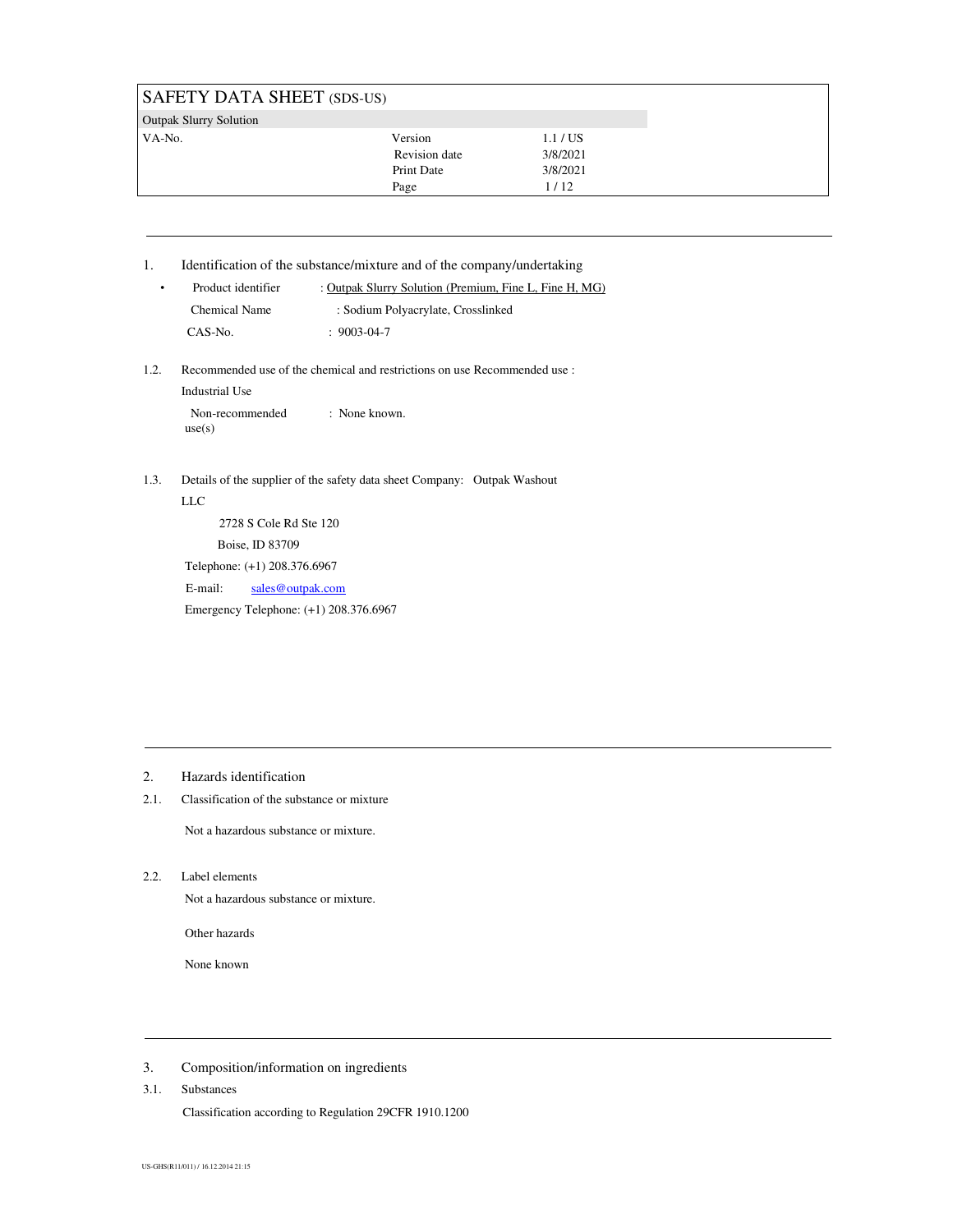|        | SAFETY DATA SHEET (SDS-US)    |                          |               |                |
|--------|-------------------------------|--------------------------|---------------|----------------|
|        | <b>Outpak Slurry Solution</b> |                          |               |                |
| VA-No. |                               | Version                  | 1.1 / US      |                |
|        |                               | Revision date            | 3/8/2021      |                |
|        |                               | Print Date               | 3/8/2021      |                |
|        |                               | Page                     | 2/12          |                |
|        | Chemical Name                 | NJ Trade secrets CAS-No. | Concentration | Classification |
|        |                               |                          |               |                |
|        | 2-Propenoic acid,             |                          |               |                |
|        | homopolymer, sodium           | 9003-04-7                | $> 99\%$      |                |
|        | salt                          |                          |               |                |

Texts of H phrases, see in Chapter 16

- 3.2. Mixtures
	- -

## 4. First aid measures

| Description of first aid measures               |                                                                                                                            |
|-------------------------------------------------|----------------------------------------------------------------------------------------------------------------------------|
| General advice                                  | : Remove soiled or soaked clothing immediately                                                                             |
| Inhalation                                      | : Ensure supply of fresh air.<br>In the event of symptoms seek medical advice.                                             |
|                                                 | Skin contact: In case of contact with skin wash off with soap and water. In the event of<br>symptoms seek medical advice.  |
|                                                 | Eye contact: In case of contact with eyes rinse thoroughly with plenty of water. If symptoms persist, seek medical advice. |
| Ingestion                                       | : Thoroughly clean the mouth with water<br>In the event of symptoms seek medical advice.                                   |
|                                                 |                                                                                                                            |
|                                                 |                                                                                                                            |
|                                                 | : No special hints.                                                                                                        |
|                                                 | Indication of any immediate medical attention and special treatment needed                                                 |
| Treat symptomatically.                          |                                                                                                                            |
|                                                 |                                                                                                                            |
|                                                 |                                                                                                                            |
| Fire-fighting measures                          |                                                                                                                            |
| Extinguishing media                             |                                                                                                                            |
| Suitable extinguishing<br>media                 | : foam, carbon dioxide, dry powder, water spray.                                                                           |
| Unsuitable : Full water jet extinguishing media |                                                                                                                            |
|                                                 | Special hazards arising from the substance or mixture                                                                      |
| carbon dioxide, carbon monoxide                 | In the event of fire the following can be released: -                                                                      |
|                                                 | Most important symptoms and effects, both acute and delayed<br>Symptoms                                                    |

5.3. Advice for firefighters

Do not inhale explosion and/or combustion gases Use selfcontained breathing apparatus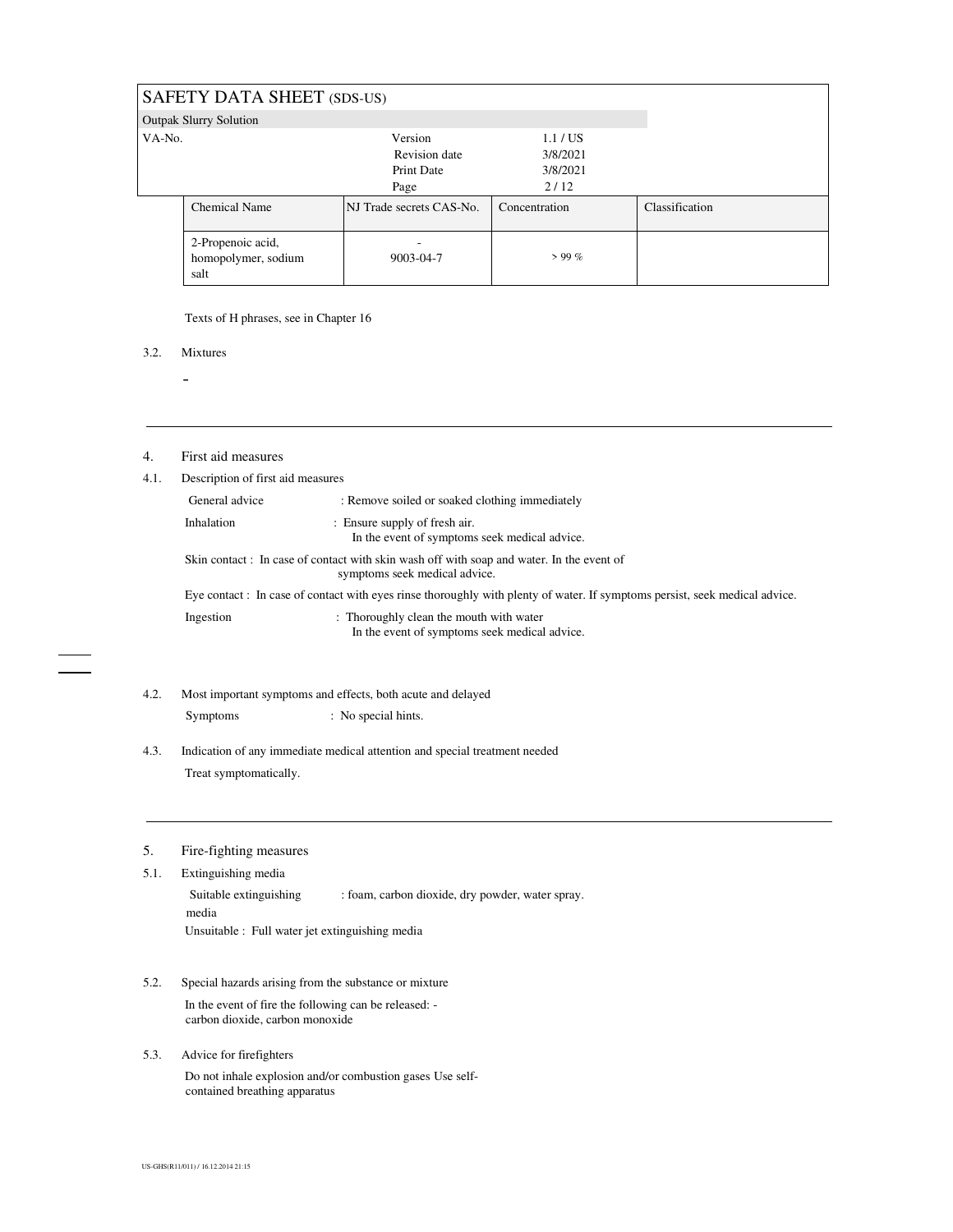## SAFETY DATA SHEET (SDS-US)

| <b>Outpak Slurry Solution</b> |               |          |
|-------------------------------|---------------|----------|
| VA-No.                        | Version       | 1.1 / US |
|                               | Revision date | 3/8/2021 |
|                               | Print Date    | 3/8/2021 |
|                               | Page          | 3/12     |

#### 6. Accidental release measures

## 6.1. Personal precautions, protective equipment and emergency procedures

Forms slippery surfaces with water. Use personal protective equipment.

- 6.2. Environmental precautions Do not allow to enter drains or waterways.
- 6.3. Methods and material for containment and cleaning up Pick up mechanically Dispose of absorbed material in accordance with the regulations.

#### 7. Handling and storage

#### 7.1. Precautions for safe handling

Advice on safe : Ensure adequate ventilation. handling

| Hygiene measures | : Wash hands before breaks and after work.                                     |
|------------------|--------------------------------------------------------------------------------|
|                  | Do not eat, drink or smoke when working.                                       |
|                  | Remove soiled or soaked clothing immediately.                                  |
|                  | General protective : Do not inhale dust/fumes/aerosols. measures Avoid contact |

with eyes and skin

7.2. Conditions for safe storage, including any incompatibilities Prevention of fire and explosion

Storage

Information : none

Further information on : Keep container dry storage conditions

### 8. Exposure controls/personal protection

8.1. Control parameters

Contains no substances with occupational exposure limit values (US)

8.2. Exposure controls Engineering controls

Personal protective equipment

| Eye protection  | : This product is not classified as a hazardous substance. Any necessity for eye protection must<br>be determined within the scope of a risk assessment. |
|-----------------|----------------------------------------------------------------------------------------------------------------------------------------------------------|
| Hand protection | : Glove material: protective gloves                                                                                                                      |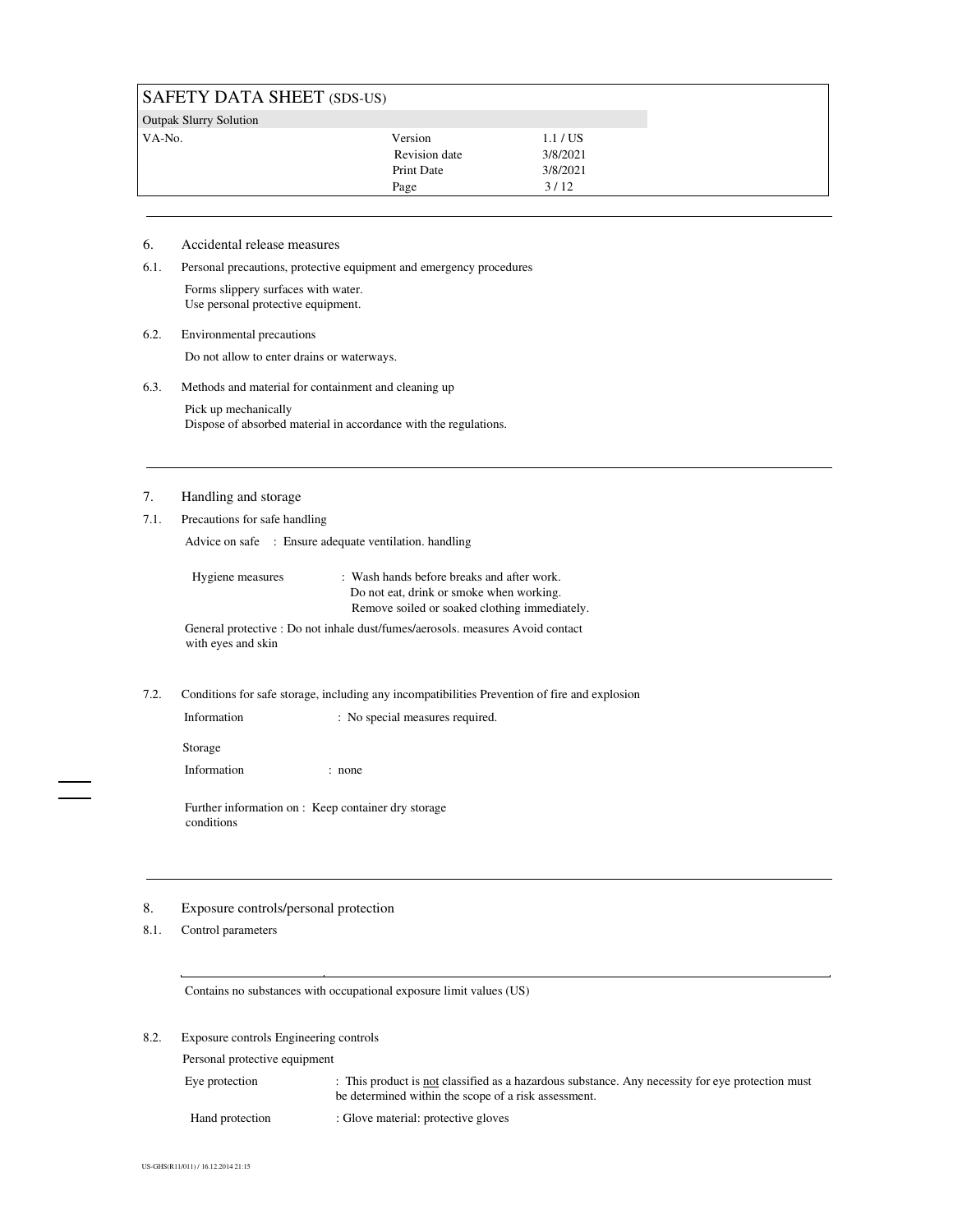# SAFETY DATA SHEET (SDS-US)

| <b>Outpak Slurry Solution</b> |               |          |
|-------------------------------|---------------|----------|
| VA-No.                        | Version       | 1.1 / US |
|                               | Revision date | 3/8/2021 |
|                               | Print Date    | 3/8/2021 |
|                               | Page          | 4/12     |

Body Protection : protective clothing

Respiratory : in case of formation of vapours/dusts: protection Short term: filter apparatus, Filter P1

## 9. Physical and chemical properties

## 9.1. Information on basic physical and chemical properties

| Physical state                       | : solid                        |
|--------------------------------------|--------------------------------|
| Form                                 | : granular                     |
| Colour                               | : white                        |
| Odour                                | : odourless                    |
| Odour Threshold                      | : no data available            |
| pH                                   | $:$ approx. 6<br>$1.0$ g/l     |
|                                      | Remarks: in 0.9% NaCl-Solution |
| Melting point                        | : not applicable               |
| Boiling point                        | : not applicable               |
| Flash point                          | : not applicable               |
| Evaporation rate                     | : no data available            |
| Flammability                         | : no data available            |
| Upper<br>Explosion/Ignition<br>Limit | : not measured                 |
| Lower explosion limit                | : not measured                 |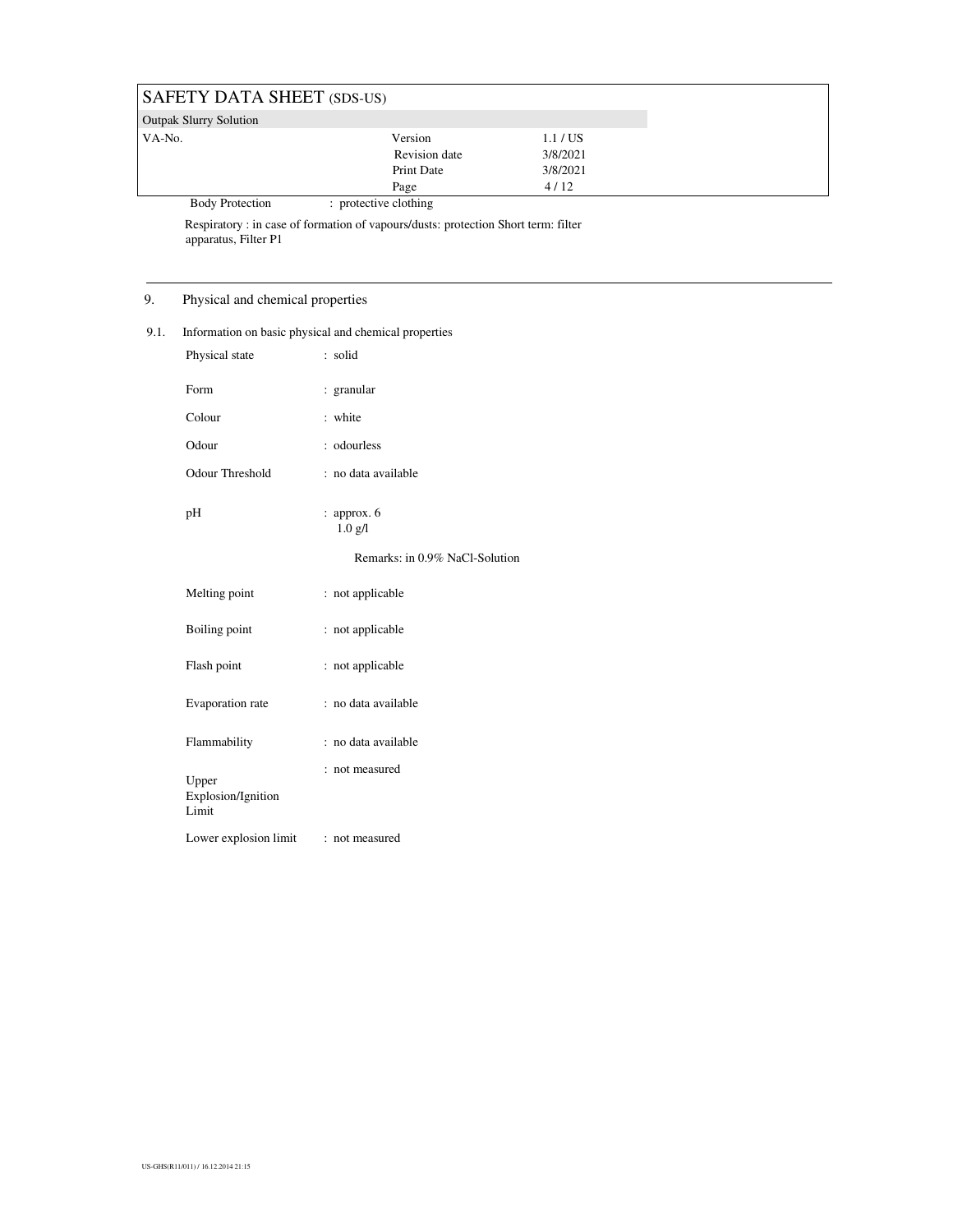| SAFETY DATA SHEET (SDS-US)                 |                                        |                                            |  |
|--------------------------------------------|----------------------------------------|--------------------------------------------|--|
| <b>Outpak Slurry Solution</b>              |                                        |                                            |  |
| VA-No.                                     | Version<br>Revision date<br>Print Date | 1.1 / US<br>3/8/2021<br>3/8/2021<br>$5/12$ |  |
| Vapour pressure                            | Page<br>: 410 hPa<br>(20 °C)           |                                            |  |
| Relative vapour density                    | : no data available                    |                                            |  |
| Relative density                           | : no data available                    |                                            |  |
| Solubility                                 | : not measured                         |                                            |  |
| Water solubility                           | : insoluble                            |                                            |  |
| Partition coefficient<br>(n-octanol/water) | : no data available                    |                                            |  |
| Autoignition                               | : not measured                         |                                            |  |
| temperature<br>Thermal decomposition       | : not measured                         |                                            |  |
| Viscosity, kinematic                       | : not applicable                       |                                            |  |
| Viscosity, dynamic                         | : not applicable                       |                                            |  |
| 9.2.<br>Other information                  |                                        |                                            |  |
| Density                                    | : approx. $0.7$ g/cm3                  |                                            |  |
| <b>Bulk</b> density                        | : approx. 720 kg/m3                    |                                            |  |
| Other information                          | : none                                 |                                            |  |

- 10. Stability and reactivity
- 10.1. Reactivity see section "Possibility of hazardous reactions"
- 10.2. Chemical stability The product is stable under normal conditions.
- 10.3. Possibility of hazardous reactions Risk of dust explosions.
- 10.4. Conditions to avoid > 200
- 10.5. Incompatible materials None known.
- 10.6. Hazardous decomposition products None with proper storage and handling.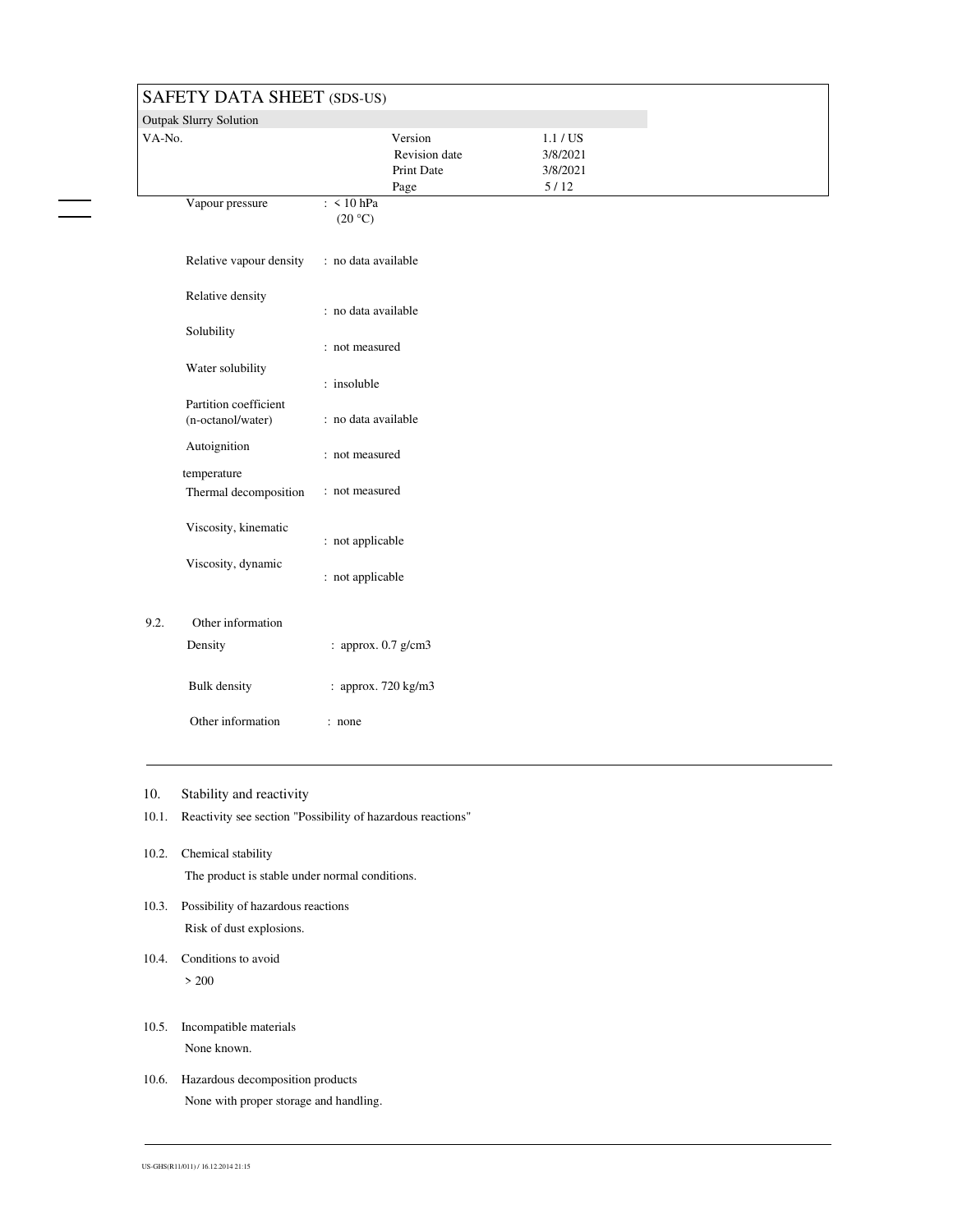|        | <b>Outpak Slurry Solution</b>                                                                   |                                                                                                                                                                                                     |                                  |  |
|--------|-------------------------------------------------------------------------------------------------|-----------------------------------------------------------------------------------------------------------------------------------------------------------------------------------------------------|----------------------------------|--|
| VA-No. |                                                                                                 | Version<br>Revision date<br>Print Date                                                                                                                                                              | 1.1 / US<br>3/8/2021<br>3/8/2021 |  |
|        |                                                                                                 | Page                                                                                                                                                                                                | 6/12                             |  |
| 11.    | Toxicological information                                                                       |                                                                                                                                                                                                     |                                  |  |
| 11.1.  | Information on toxicological effects<br>Acute toxicity (oral)<br>Acute toxicity<br>(inhalation) | : no data available<br>: no data available                                                                                                                                                          |                                  |  |
|        | Acute toxicity<br>(dermal)                                                                      | : no data available                                                                                                                                                                                 |                                  |  |
|        | Irritation/corrosion of the: Species: rabbit                                                    |                                                                                                                                                                                                     |                                  |  |
|        | skin                                                                                            | Result: non-irritant<br>Method: OECD 404                                                                                                                                                            |                                  |  |
|        | Serious eye damage/ eye: Species: rabbit<br>irritation                                          | Result: Mild eye irritation<br>Method: OECD 405                                                                                                                                                     |                                  |  |
|        | Respiratory/skin<br>sensitization                                                               | : Species: Guinea pig<br>Result: non-sensitizing Method:<br>OECD 406                                                                                                                                |                                  |  |
|        | Repeated dose<br>toxicity                                                                       | : no data available                                                                                                                                                                                 |                                  |  |
|        | Genotoxicity in vitro                                                                           | : Result: not mutagenic<br>Method: mouse lymphoma test<br>Remarks: not mutagenic in in vivo and in vitro tests                                                                                      |                                  |  |
|        | carcinogen by NTP.                                                                              | US. National Toxicology Program (NTP) Report on Carcinogens<br>NTP: No component of this product present at levels greater than or equal to $0.1\%$ is identified as a known or anticipated         |                                  |  |
|        | confirmed human carcinogen by IARC.                                                             | US. IARC Monographs on Occupational Exposures to Chemical Agents<br>IARC: No component of this product present at levels greater than or equal to 0.1% is identified as probable, possible or       |                                  |  |
|        | carcinogen by OSHA.                                                                             | US. OSHA Specifically Regulated Substances (29 CFR 1910.1001-1050)<br>OSHA: No component of this product present at levels greater than or equal to 0.1% is identified as a carcinogen or potential |                                  |  |
|        | US. ACGIH Threshold Limit Values<br>carcinogen by ACGIH.                                        | ACGIH: No component of this product present at levels greater than or equal to $0.1\%$ is identified as a carcinogen or potential                                                                   |                                  |  |
|        | Reprotoxicity /<br>Fertility                                                                    | : not applicable                                                                                                                                                                                    |                                  |  |
|        | Reprotoxicity/Develo                                                                            | : not applicable pment/Teratogenicity                                                                                                                                                               |                                  |  |
|        | Specific Target<br>Organ Toxicity - Single<br>exposure                                          | : no data available                                                                                                                                                                                 |                                  |  |
|        | Specific Target<br>Organ Toxicity - Repeated<br>exposure                                        | : no data available                                                                                                                                                                                 |                                  |  |
|        | Aspiration hazard                                                                               | : No aspiration toxicity classification                                                                                                                                                             |                                  |  |

Other information : Proper use provided, no adverse health effects have been observed or have been come to our knowledge.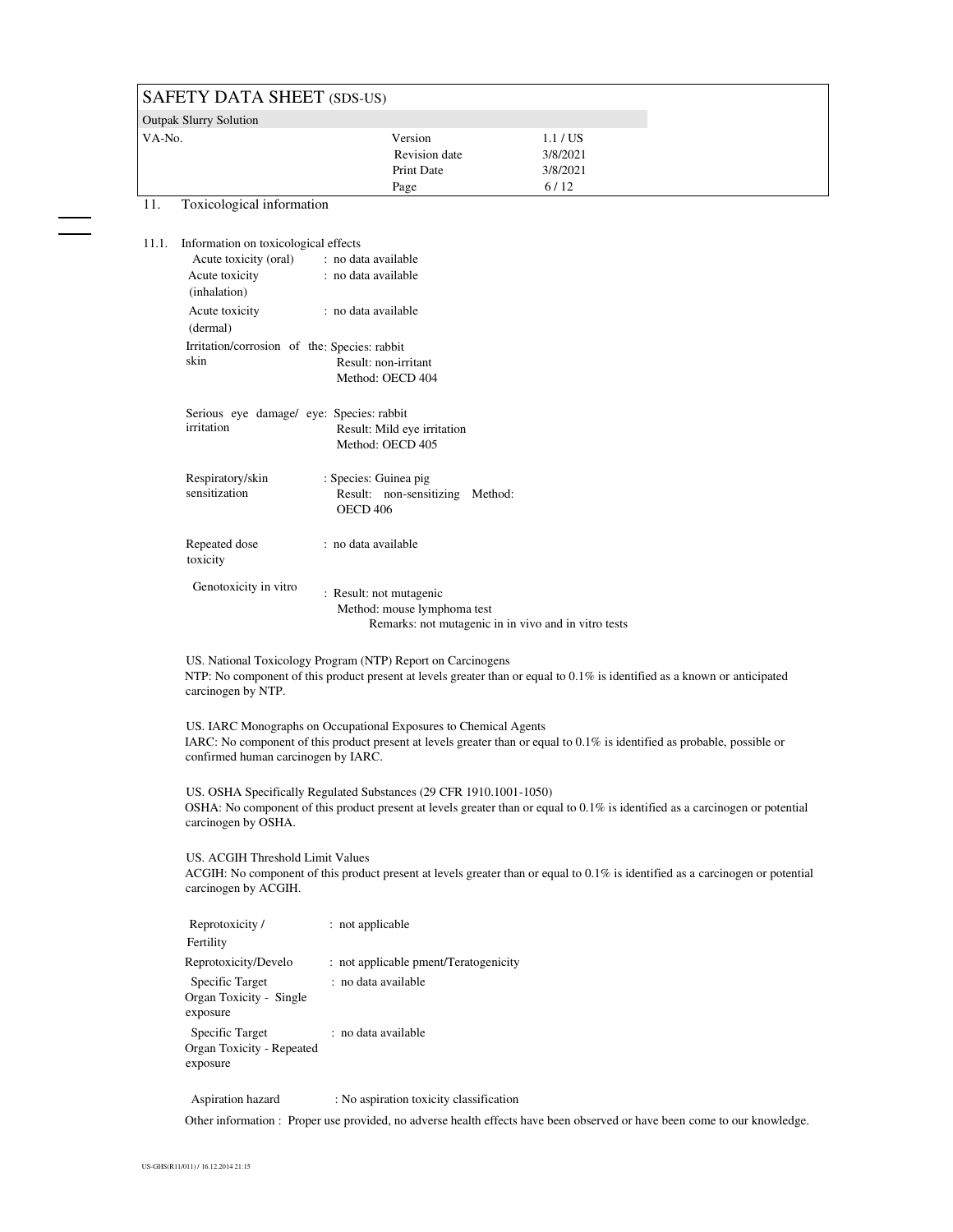| <b>SAFETY DATA SHEET (SDS-US)</b> |               |          |
|-----------------------------------|---------------|----------|
| <b>Outpak Slurry Solution</b>     |               |          |
| VA-No.                            | Version       | 1.1 / US |
|                                   | Revision date | 3/8/2021 |
|                                   | Print Date    | 3/8/2021 |
|                                   | Page          | 7/12     |

## 12. Ecological information

Ecotoxicology Assessment

| Acute aquatic toxicity      | : no data available |
|-----------------------------|---------------------|
| Chronic aquatic<br>toxicity | : no data available |

## 12.1. Toxicity

|                                                                        | Aquatoxicity, fish: Species: Leuciscus idus Exposure duration: 96 h<br>$LC50:$ > 5,500 mg/l<br>Method: OECD 203<br>Species: Danio rerio<br>Exposure duration: 96 h<br>$LC50: > 4,000$ mg/l<br>Method: OECD 203 |
|------------------------------------------------------------------------|----------------------------------------------------------------------------------------------------------------------------------------------------------------------------------------------------------------|
|                                                                        |                                                                                                                                                                                                                |
| Aquatoxicity,<br>invertebrates                                         | : no data available                                                                                                                                                                                            |
| Aquatoxicity, algae /: no data available aquatic plants                |                                                                                                                                                                                                                |
| Toxicity in<br>microorganisms                                          | : Species: Pseudomonas putida<br>Exposure duration: 24 h<br>$EC50:$ > 6,000 mg/l                                                                                                                               |
| chronic toxicity in fish : no data available                           |                                                                                                                                                                                                                |
| Chronic toxicity in aquatic: no data available<br><b>Invertebrates</b> |                                                                                                                                                                                                                |
| Toxicity in organisms : no data available<br>which live in the soil    |                                                                                                                                                                                                                |
| 12.2. Persistence and degradability                                    |                                                                                                                                                                                                                |
| Photodegradation : no data available                                   |                                                                                                                                                                                                                |
| Biological : no data available                                         |                                                                                                                                                                                                                |
|                                                                        |                                                                                                                                                                                                                |
| 12.3. Bioaccumulative potential                                        |                                                                                                                                                                                                                |
| Bioaccumulation : no data available                                    |                                                                                                                                                                                                                |
| 12.4. Mobility in soil                                                 |                                                                                                                                                                                                                |
| Environmental<br>distribution                                          | : no data available                                                                                                                                                                                            |

## 12.5. Results of PBT and vPvB assessment

degradability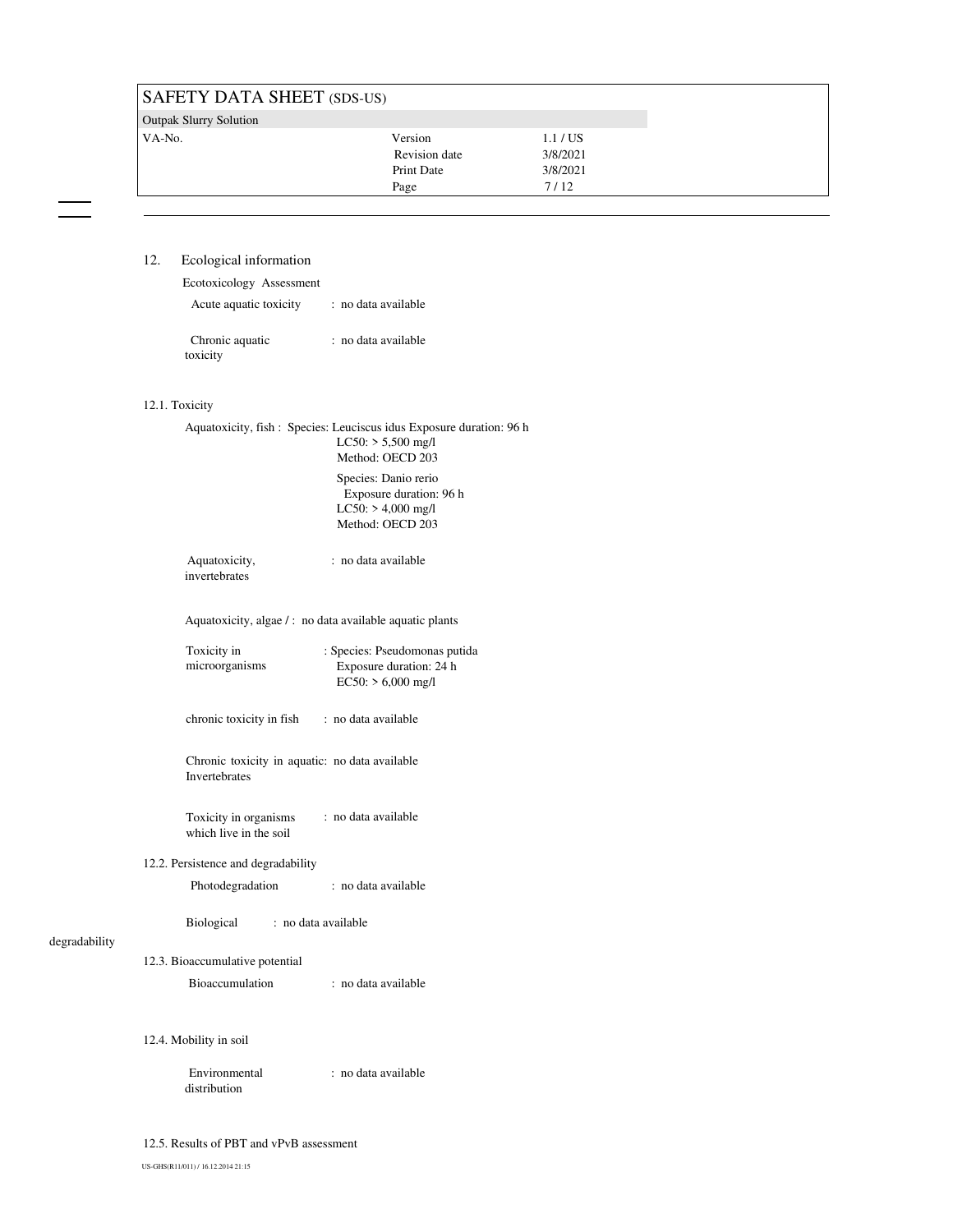|                               | <b>SAFETY DATA SHEET (SDS-US)</b>  |          |
|-------------------------------|------------------------------------|----------|
| <b>Outpak Slurry Solution</b> |                                    |          |
| VA-No.                        | Version                            | 1.1 / US |
|                               | <b>Revision</b> date               | 3/8/2021 |
|                               | Print Date                         | 3/8/2021 |
|                               | Page                               | 8/12     |
| PBT and vPvB                  | : no data available.<br>assessment |          |

## 13. Disposal considerations

| 13.1. Waste treatment methods |                                                                                                                                                 |
|-------------------------------|-------------------------------------------------------------------------------------------------------------------------------------------------|
| Product                       | : In accordance with local authority regulations                                                                                                |
|                               | Contaminated packaging : If empty contaminated containers are recycled or disposed of, the receiver must be informed<br>about possible hazards. |

## 14. Transport information

Not dangerous according to transport regulations.

|      | 14.1 UN number:                    |    |
|------|------------------------------------|----|
| 14.2 | UN proper shipping name:           |    |
|      | 14.3 Transport hazard class(es):   |    |
|      | 14.4 Packing group:                | No |
|      | 14.5 Environmental hazards:        | No |
|      | 14.6 Special precautions for user: | No |

## 15. Regulatory information

## Canada:

This product has been classified in accordance with the hazard criteria of the Controlled Products Regulation and the (M)SDS contains all information required by the Controlled Products Regulation

## Canada : WHMIS CLASSIFICATION

Not Rated This product does not contain component(s) on the WHMIS Ingredient Disclosure List.

#### US regulations:

SARA Title III Section : No SARA Hazards 311/312 Hazard Categories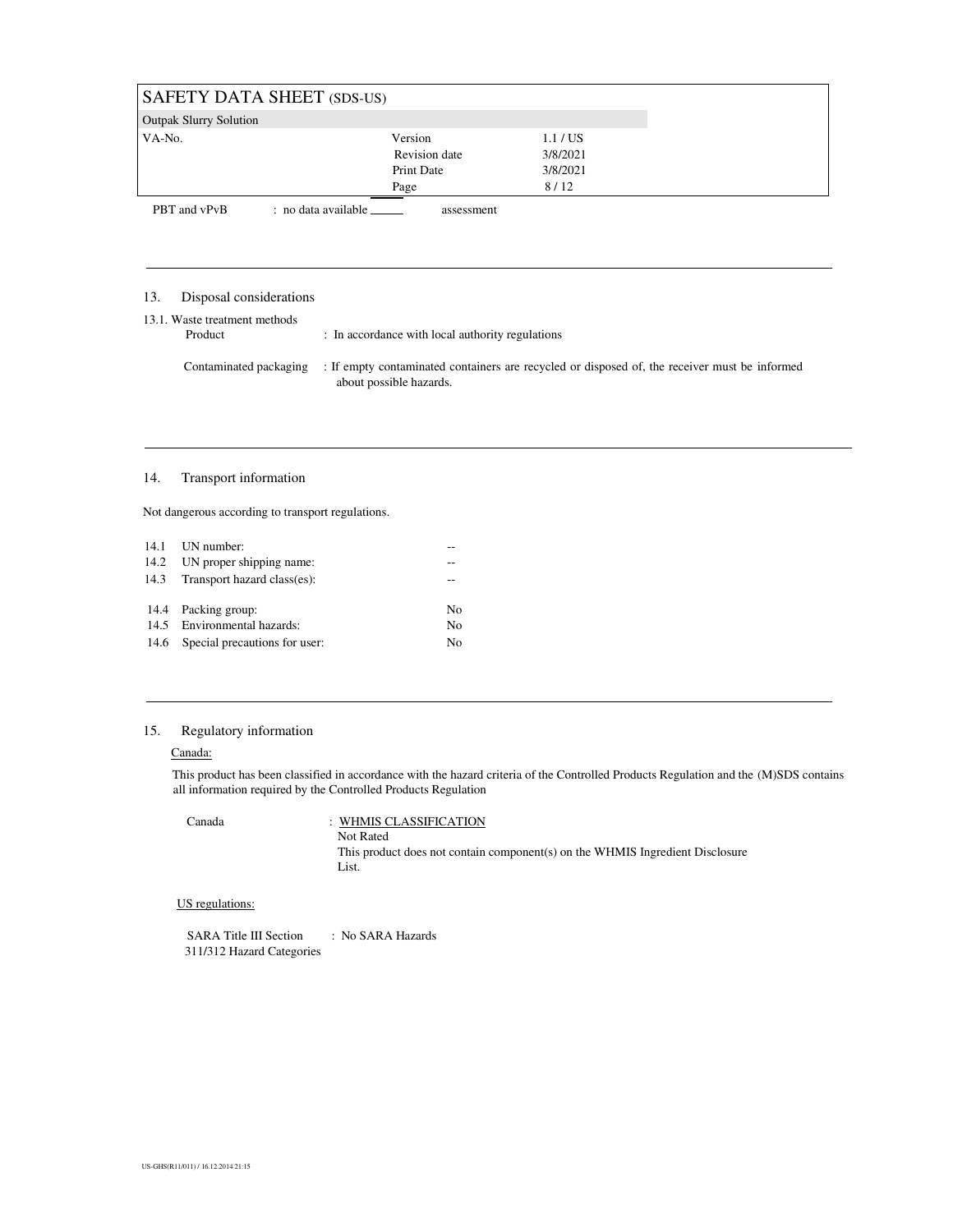|                               | SAFETY DATA SHEET (SDS-US)                                                                                                                                                                          |                                                                                                                |  |
|-------------------------------|-----------------------------------------------------------------------------------------------------------------------------------------------------------------------------------------------------|----------------------------------------------------------------------------------------------------------------|--|
| <b>Outpak Slurry Solution</b> |                                                                                                                                                                                                     |                                                                                                                |  |
| VA-No.                        | Version                                                                                                                                                                                             | 1.1 / US                                                                                                       |  |
|                               | Revision date                                                                                                                                                                                       | 3/8/2021                                                                                                       |  |
|                               | <b>Print Date</b>                                                                                                                                                                                   | 3/8/2021                                                                                                       |  |
|                               | Page                                                                                                                                                                                                | 9/12                                                                                                           |  |
| Other regulations             | : none                                                                                                                                                                                              |                                                                                                                |  |
| State Right to Know           | : SARA 313: This material does not contain any chemical components with known CAS numbers<br>that exceed the threshold (De Minimis) reporting levels established by SARA Title III, Section<br>313. |                                                                                                                |  |
|                               | Title III, Section 302.                                                                                                                                                                             | SARA 302: No chemicals in this material are subject to the reporting requirements of SARA                      |  |
|                               | ZUSPA_RTK: No components subject to "Right-To-Know" legislation in the following States:                                                                                                            |                                                                                                                |  |
|                               |                                                                                                                                                                                                     | ZUSMA_RTK: No components subject to "Right-To-Know" legislation in the following States:                       |  |
|                               |                                                                                                                                                                                                     |                                                                                                                |  |
|                               |                                                                                                                                                                                                     | ZUSNJ_RTK: No components subject to "Right-To-Know" legislation in the following States:                       |  |
| other harm.                   | US. California Safe Drinking Water & Toxic Enforcement Act (Proposition 65)                                                                                                                         | This product does not contain any chemicals known to State of California to cause cancer, birth defects or any |  |
| <b>HMIS Ratings</b>           | Health:                                                                                                                                                                                             | 1                                                                                                              |  |
|                               | Flammability:                                                                                                                                                                                       | $\mathbf{0}$                                                                                                   |  |
|                               | Reactivity:                                                                                                                                                                                         | $\overline{0}$                                                                                                 |  |

#### 16. Other information

List of references

| Other information | : Comply with national laws regulating employee instruction. |
|-------------------|--------------------------------------------------------------|
| Revision date     | : 12/16/2014                                                 |

TSCA (USA) : listed/registered or exempted DSL (CDN) : listed/registered or exempted

Changes since the last version are highlighted in the margin. This version replaces all previous versions. This information and any recommendations, technical or otherwise, are presented in good faith and believed to be correct as of the date prepared. Recipients of this information and recommendations must make their own determination as to its suitability for their purposes. In no event shall Outpak Washout LLC assume liability for damages or losses of any kind or nature that result from the use of or reliance upon this information and recommendations.

Outpak Washout LLC EXPRESSLY DISCLAIMS ANY REPRESENTATIONS AND WARRANTIES OF ANY KIND, WHETHER EXPRESS OR IMPLIED, AS TO THE ACCURACY, COMPLETENESS, NON-INFRINGEMENT, MERCHANTABILITY AND/OR FITNESS FOR A PARTICULAR PURPOSE (EVEN IF Outpak Washout LLC IS AWARE OF SUCH PURPOSE) WITH RESPECT TO ANY INFORMATION AND RECOMMENDATIONS PROVIDED. Reference to any trade names used by other companies is neither a recommendation nor an endorsement of the corresponding product, and does not imply that similar products could not be used. Outpak Washout reserves the right to make any changes to the information and/or recommendations at any time, without prior or subsequent notice.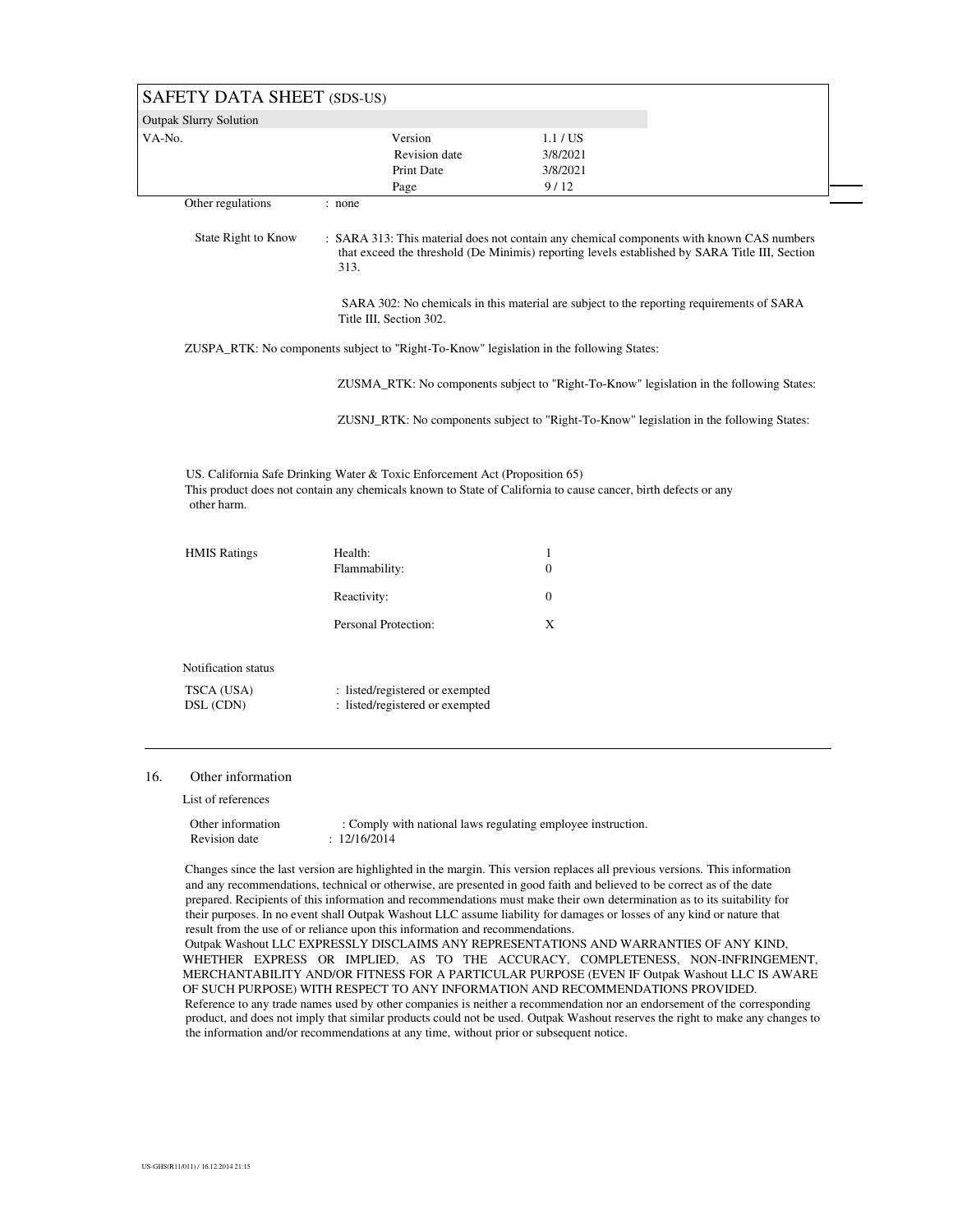| <b>SAFETY DATA SHEET (SDS-US)</b> |               |          |
|-----------------------------------|---------------|----------|
| <b>Outpak Slurry Solution</b>     |               |          |
| VA-No.                            | Version       | 1.1 / US |
|                                   | Revision date | 3/8/2021 |
|                                   | Print Date    | 3/8/2021 |
|                                   | Page          | 10/12    |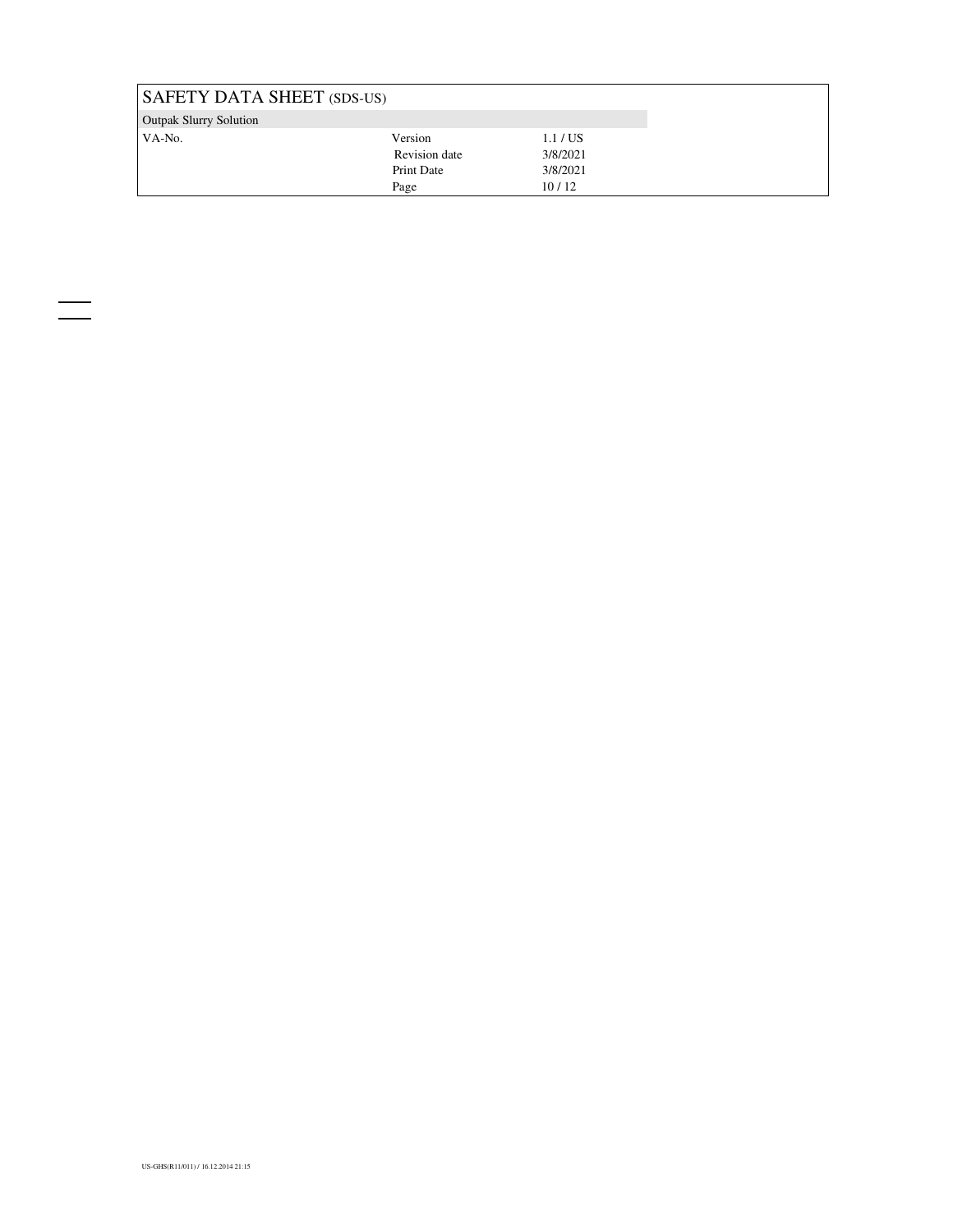| <b>SAFETY DATA SHEET (SDS-US)</b> |                                                |                                        |
|-----------------------------------|------------------------------------------------|----------------------------------------|
| Outpak Slurry Solution            |                                                |                                        |
| VA-No.                            | Version<br>Revision date<br>Print Date<br>Page | 1.1 / US<br>3/8/2021 3/8/2021<br>10/10 |

Legend